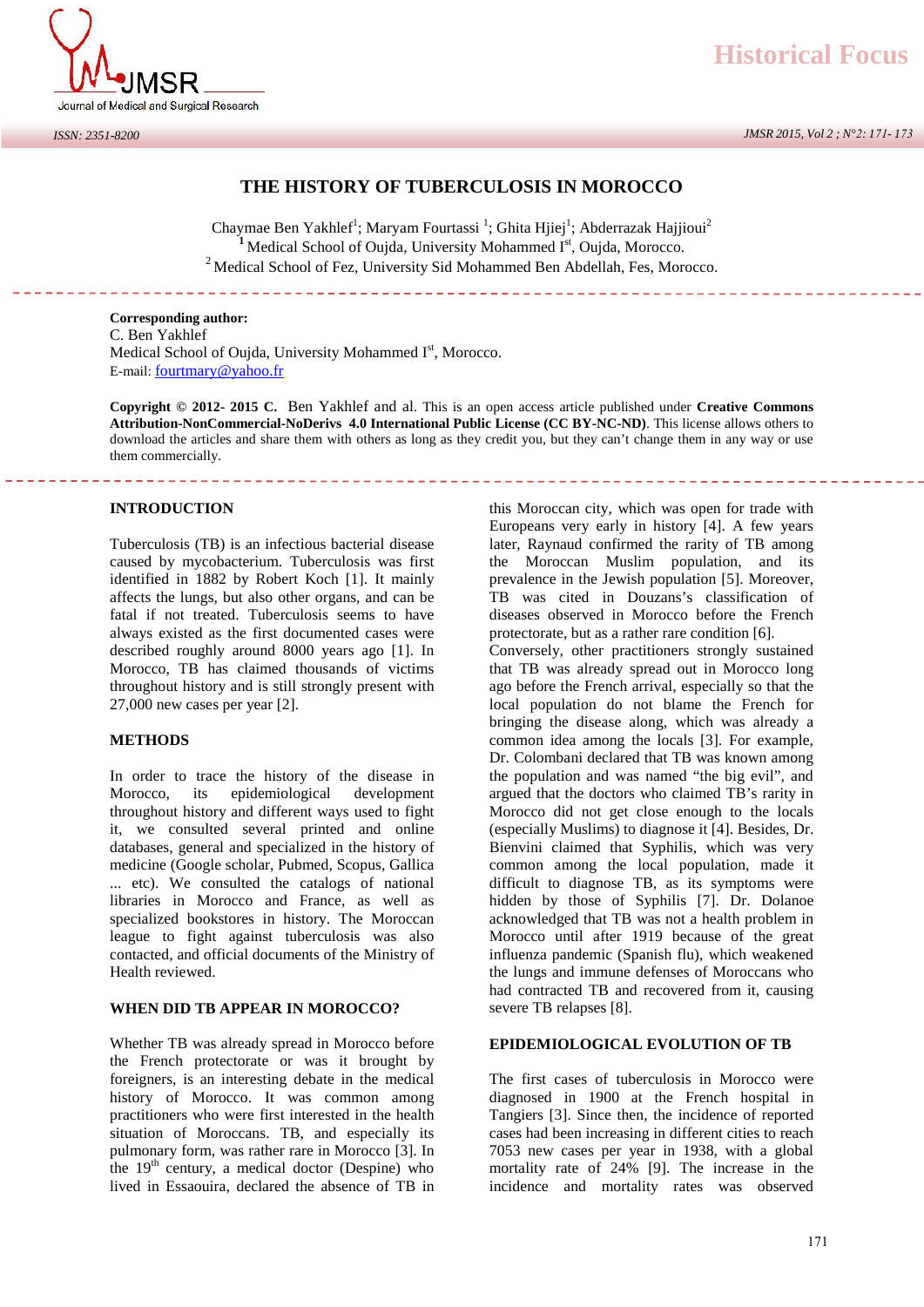*JMSR 2015, Vol 2 ; N°2: 171- 173*



gradually; especially in the cities where medical care was available in dispensaries [3]. Table 1 represents the evolution of mortality rate among different populations in Morocco between 1929 and 1937 [10]. It should be noted that these statistics

only reflected the situation in the major Moroccan cities where medical facilities were available. Hence, they are clearly underestimated as the population in the countryside represented two thirds of the Moroccan population at that time [3].

|  |  |  |  |  | Table I. Number of deaths caused by TB in Major Moroccan cities between 1929 -1937 [10] |  |
|--|--|--|--|--|-----------------------------------------------------------------------------------------|--|
|--|--|--|--|--|-----------------------------------------------------------------------------------------|--|

| 1929 | 1930 | 1931 | 1932 | 1933 | 1934 | 1935 | 1936 | 1937 |
|------|------|------|------|------|------|------|------|------|
| 911  | 773  | 766. | 829  | 1046 | 1131 | 1068 | 1335 | 1428 |
| 73   | 64   | 45   | 44   | 34   | 59   | 48   | 74   | 154  |
| 105  | 101  | 102  | 82   | 82   | 89   | 86   | 86   | 93   |
| 1089 | 938  | 913  | 955  | 1162 | 1279 | 202  | 1495 | 1745 |
|      |      |      |      |      |      |      |      |      |

The most severe extra-pulmonary TB forms were more frequent in the city of Fez (20% of bone tuberculosis), then in other cities (only 3% of TB affected bones in the city of Sale) [2]. The extremely unhealthy housing, poor hygiene and confinement in the medina of Fez at that time could explain this disparity [3].

## **THERAPEUTIC AND PREVENTIVE MEASURES AGAINST TB**

The first tuberculosis out-patient clinic in Morocco was founded in Fez in January  $30<sup>th</sup>$ , 1921 in the district of "Ras Jenane" (Figure 1), by the initiative of JulesColombani -a French doctor who was in charge of the Department of "Health and Public Hygiene" of the French Protectorate governing system in Morocco (1912-1956)-, and Inès de Bourgoing,-spouse of the first French Resident- General in Morocco, also known as La Marechale Luyauté-, who was very active in several charities promoting health among the indigenous people of Morocco [11, 12].



**Figure 1**: The first dispensary to diagnose and treat TB in the city of Fez 1921.

The Fez tuberculosis clinic offered radiographs, collapse therapy and all kind of medications as well as health education. Its annual number of consultants reached 2500 in 1940 [12]. Six months later, another dispensary was opened in Casablanca in June  $25<sup>th</sup>$ , 1921. It was managed by an exclusively female staff, with a tuberculosis

specialist nurse and two visiting nurses [12]. The most severe TB cases and those requiring surgery were referred to hospitals. "Cocard Hospital", named after a French male nurse who was killed in violent events in 1912 [11], was the first hospital to be opened to the local Moroccan populations under the French Protectorate in 1914. It was created and managed by Dr. Cristiani; one of the most famous and respected medical doctors who practiced in Morocco at that time [11].

In the French catalog of anti-tuberculosis armament, published in 1926, we found the trace of a preventorium, an isolation facility for patients infected by tuberculosis and who did not yet have an active form of the disease. It was named "Jardin du Soleil" and located in the city of Sale [13]*.* As for sanatoriums (medical facilities for long-term illness and especially for patients suffering from TB), they did not appear in Morocco until late, compared to other countries. The first identified TB sanatorium in Morocco; "the Sanatorium Hélios" was created in 1943 through the reorganization of an older hotel in the city of Azrou[14]. And the largest TB sanatorium; "the Bensmim Sanatorium" located in the middle Atlas mountain range was not open to the patients till 1954 [14].

Meanwhile, several decisions were taken to achieve an early diagnosis in order to reduce the spread of this contagious disease. In 1924, the Moroccan League against tuberculosis was created [11], and reporting all TB cases was made mandatory by the Department of Health and Public Hygiene in the same year [15]. Moreover, TB screening based on chest radiographs and bacteriological tests was made compulsory for all new recruits in the public functions in 1930 [2, 11]. The first international vaccination campaign by BCG took place in Moroccan dispensaries in 1949 [2]. Finally, ,the first national program to fight Tuberculosis after independence did not emerge until the late 70s[2].Financing various activities of prevention and control of TB was mainly provided by the department of Health and Public Hygiene, NGOs and by the sales of solidarity stamps (Figure 2) [2, 11]